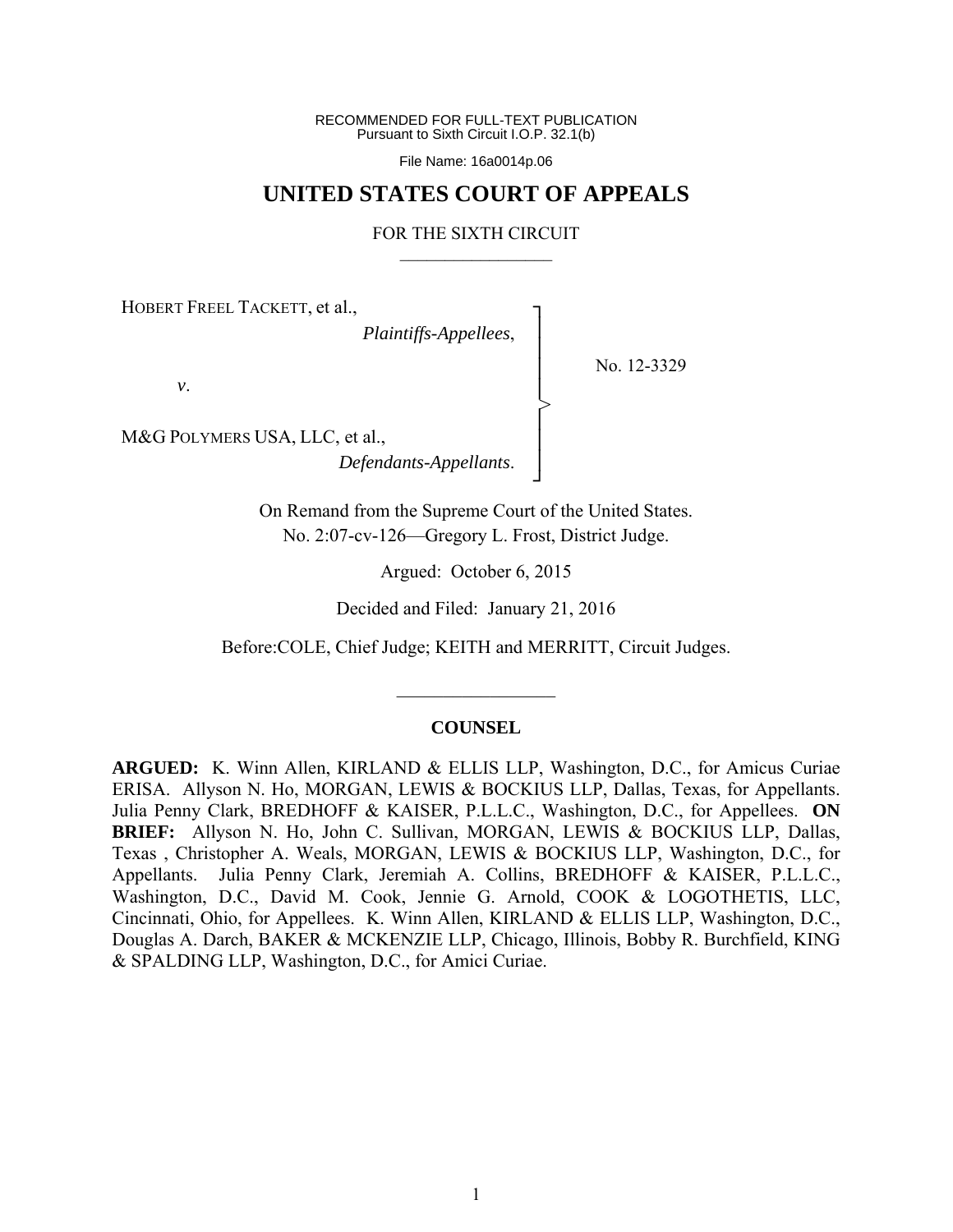# **OPINION**   $\frac{1}{2}$

 $\frac{1}{2}$ 

COLE, Chief Judge. This case returns to us for the third time, this time on remand from the Supreme Court, which abrogated the primary precedent on which our prior decisions relied. *See M&G Polymers USA, LLC v*. *Tackett*, 135 S. Ct. 926 (2015) (vacating *Tackett v. M&G Polymers USA, LLC*, 733 F.3d 589 (6th Cir. 2013) ("*Tackett II*"); abrogating *Int'l Union, United Auto., Aerospace, & Agric. Implement Workers of Am. (UAW) v. Yard-Man, Inc.*, 716 F.2d 1476 (6th Cir. 1983)). On remand, we were directed to construe the parties' agreements using "ordinary principles of contract law." *M&G Polymers*, 135 S. Ct. at 937.

Because prior factual determinations as to the parties' agreements were made in the "shadow of *Yard-Man*," we remand to the district court to make these determinations, in the first instance, in light of the Supreme Court's holding.

# **I. BACKGROUND<sup>1</sup>**

### **A. Factual Background**

Plaintiffs-Appellees are Ohio residents, retirees, and spouses of retirees ("Retirees") from a plant owned by Defendant-Appellant M&G Polymers USA, LLC ("M&G"). From 1991 to 2005, the Retirees entered into several collective bargaining agreements ("CBA") with M&G and its predecessors, which included Pension and Insurance Agreements ("P&I") outlining retiree health care benefits (collectively, "Agreements"). The P&Is provide that the employer will make "a full Company contribution towards the cost of [health care] benefits" for certain retirees. In December 2006, M&G announced that Retirees would, for the first time, be required to contribute to their health care costs or risk being dropped from the plan.

#### **B. Procedural History**

 $\overline{a}$ 

Retirees filed a class action suit against M&G and its health care plans (collectively, "Defendants") alleging that the Agreements under which they retired granted a vested right to

<sup>&</sup>lt;sup>1</sup>We presume the reader is familiar with this case, which was detailed in *Tackett II*, 733 F.3d at 593–95, *vacated and remanded*, 135 S. Ct. 926 (2015). Therefore, we only provide an abbreviated background here.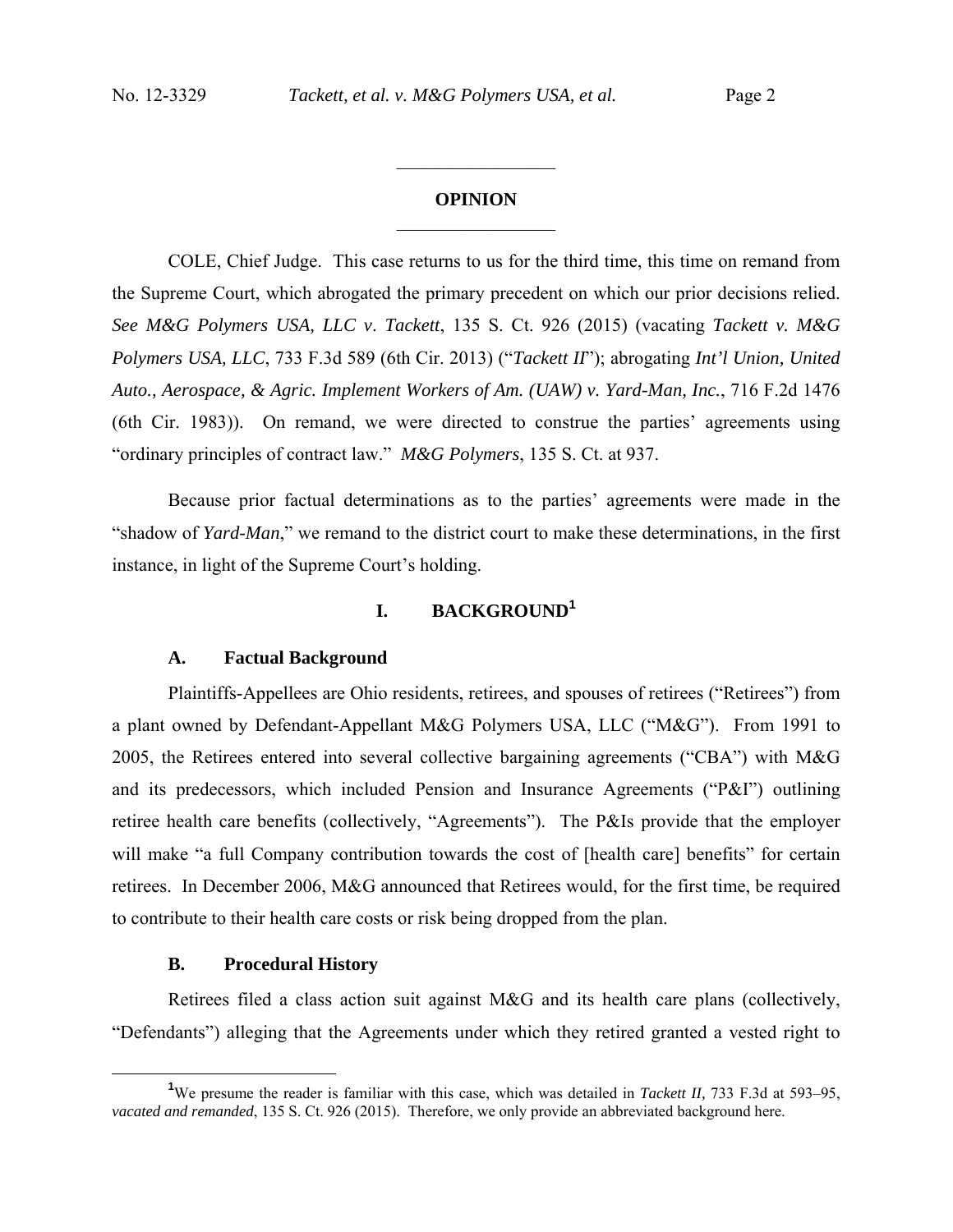lifetime contribution-free health care benefits. Defendants argued certain side letters or "cap letters" established caps they would pay towards Retirees' cost of benefits. Defendants further argued Retirees had always been expected to contribute to the cost of their health care benefits, but M&G never required them to do so until 2006.

Initially, the district court dismissed the complaint, finding the Agreements and cap letters foreclosed Retirees' claims based on "simple principles of contract construction." *Tackett v. M&G Polymers USA, LLC*, 523 F. Supp. 2d 684, 695 (S.D. Ohio 2007) ("*Tackett 2007*").) On appeal, we held "[i]n determining whether the parties intended health care benefits to vest, this Court applies the principles first described in *Yard–Man*." *Tackett v. M&G Polymers USA, LLC*, 561 F.3d 478, 489 (6th Cir. 2009) (per curiam) ("*Tackett I*"). In applying *Yard-Man* to the limited language at issue in the P&I, we found that the Agreements evinced an intent to vest Retirees' with lifetime contribution-free health care benefits. *Id.* at 489–91.

First, the "full Company contribution" language suggests that the parties intended the employer to cover the full cost of health-care benefits for those employees meeting the age and term-of-service requirements. Keeping in mind the context of the labor-management negotiations identified in *Yard–Man*, [716 F.2d 1476 (6th Cir.1983)] we find it unlikely that Plaintiff USW would agree to language that ensures its members a "full Company contribution," if the company could unilaterally change the level of contribution. The CBA has no limitation on the amount of a company contribution and if the Defendants' argument were accepted, the company presumably could lower the contribution to zero without violating this language. Such a promise would be illusory.

Second, the limiting language, "[e]mployees will be required to pay the balance of the health care contribution," follows the provision requiring contributions by those retirees who had not attained the requisite seniority points. From the placement of this language, we can reasonably infer that it did not apply to all retirees, but only to those retirees who had not attained the requisite seniority points.

Third, the collective bargaining agreement tied eligibility for health-care benefits to pension benefits. This is another factor indicating that the parties intended the health care benefits to vest upon retirement.

*Id.* at 490.

On remand, the district court held that Retirees had a vested right to contribution-free health care benefits based on the inference in *Yard-Man*. *See Tackett v. M&G Polymers USA,*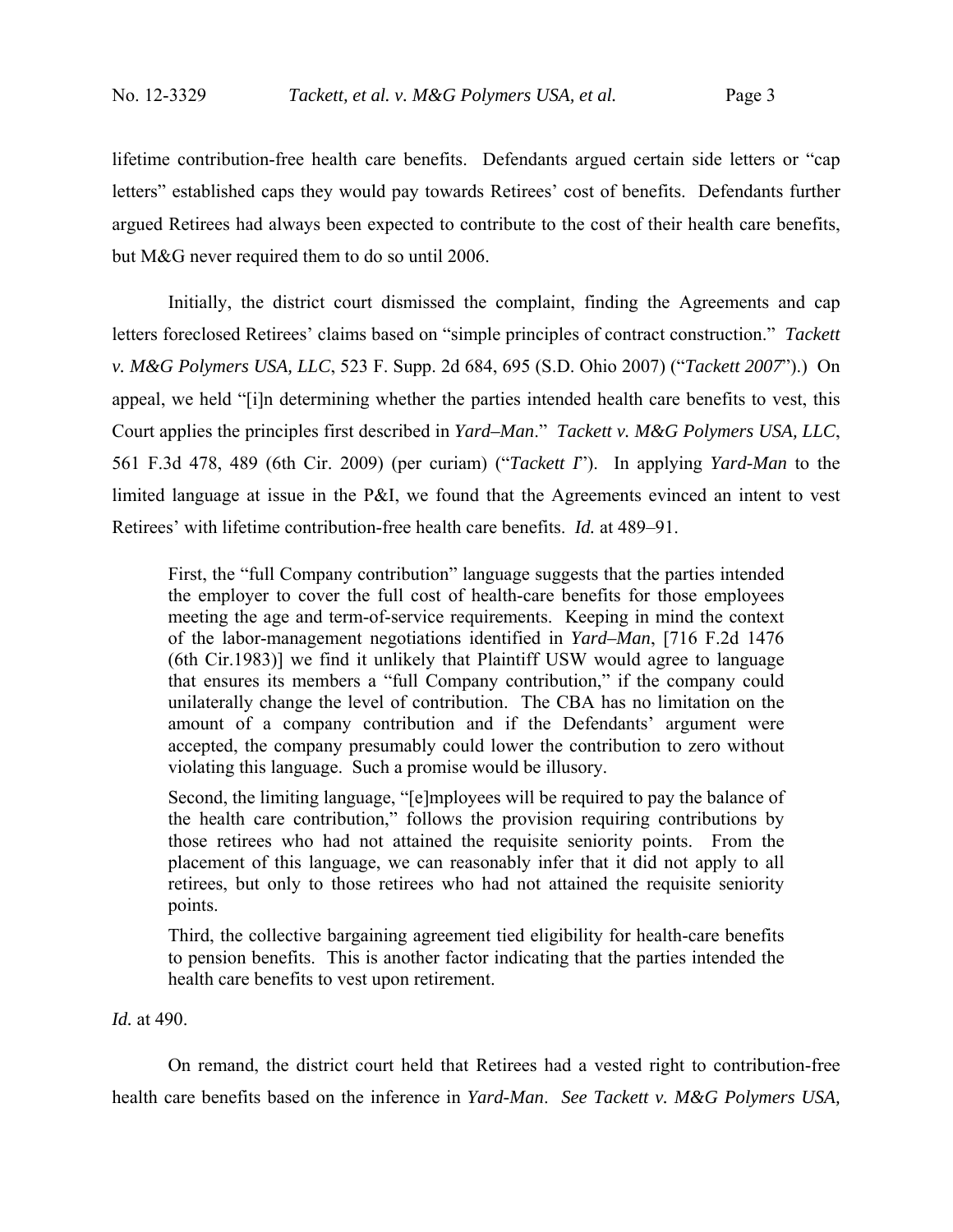*LLC*, No. 2:07-CV-126, 2011 WL 3438489, at \*13−14 (S.D. Ohio Aug. 5, 2011) ("*Tackett Bench Trial*"). Following a bench trial, the district court held that the cap letters did not apply to Retirees, *id.* at \*19, and granted a permanent injunction reinstating Retirees' lifetime contribution-free health care benefits, *Tackett v. M&G Polymers USA, LLC*, 853 F. Supp. 2d 697, 698–99 (S.D. Ohio 2012).

When Defendants appealed, we cited the *Yard-Man* contract interpretation principles embraced by *Tackett I.* 

(1) "[L]ook to the explicit language," (2) evaluate that language "in light of the context" that led to its use, (3) "interpret each provision . . . as part of the integrated whole," (4) construe each provision "consistently with the entire document and the relative positions and purposes of the parties," (5) construe the terms "so as to render none nugatory" and to "avoid illusory promises," (6) look to other words and phrases in the document to resolve ambiguities, and (7) "review the interpretation . . . for consistency with federal labor policy."

*Tackett II*, 733 F.3d at 599 (quoting *Tackett I,* 561 F.3d at 489 n.7 (quoting *Yard-Man,* 716 F.2d at 1479–80)). We found that the district court did not clearly err in finding the cap agreements inapplicable to Retirees. *Tackett II*, 733 F.3d at 597. As a result, we affirmed the district court's finding that Retirees' lifetime contribution-free health care benefits had vested. *Id.* at 600.

The qualifying language in *Tackett I* implied that the CBA language, though indicating intent to vest, contained enough ambiguity to permit examination of such additional evidence [as the cap letters].

The district court's presumption that, in the absence of extrinsic evidence to the contrary, the agreements indicated an intent to vest lifetime contribution-free benefits was in accordance with both *Tackett I* and the CBA language promising a "full contribution" to qualifying employees. To the extent that vesting was presumed, it was not the district court that, *sua sponte*, shifted the burden of proof, but rather the language of the CBA and its linkage of health care benefits to pension benefits that led to the conclusion that retirees had a vested right to health care benefits and, in the absence of evidence to the contrary, a vested right to contribution-free health care benefits. Having reached the conclusion that benefits were vested, it was then reasonable for the district court to conclude that those benefits could not be bargained away without retiree permission.

*Id.* (internal citation omitted).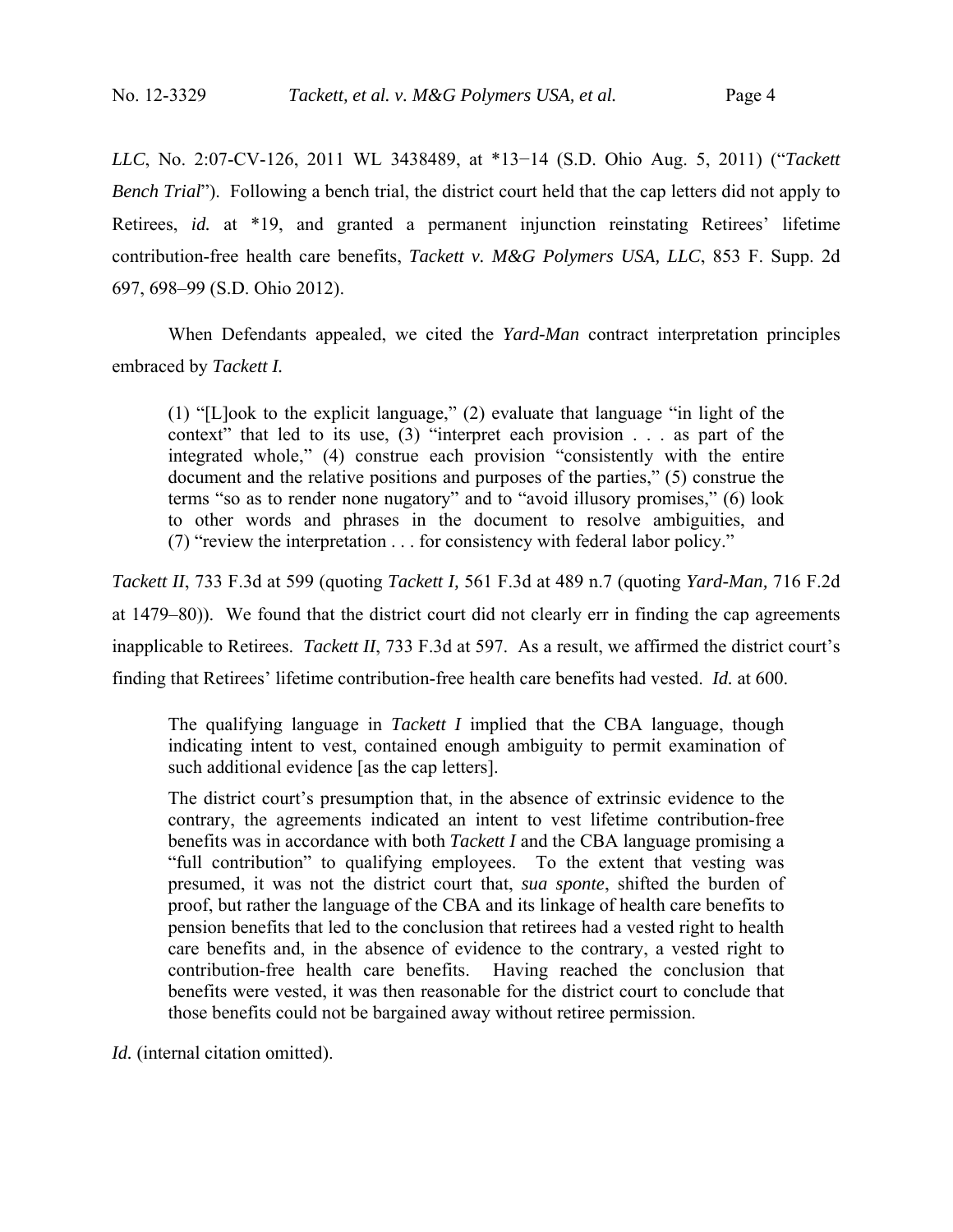On certiorari, the Supreme Court abrogated *Yard-Man* and its progeny, finding that *Yard-Man* required us to analyze CBAs with a "thumb on the scale" in favor of vesting. *M&G Polymers*, 135 S. Ct. at 935; *id.* at 938 (Ginsburg, J., concurring). On remand, the Supreme Court directed us to review the parties' agreements and determine whether benefits vested using "ordinary principles of contract law." *M&G Polymers*, 135 S. Ct. at 937 (unanimous op.).

# **II. ORDINARY PRINCIPLES OF CONTRACT LAW**

Our review begins with the Supreme Court's decision in *M&G Polymers*, which unanimously concluded we should review the Agreements applying "ordinary principles of contract law." *See id.* at 935–37; *id.* at 938 (Ginsburg, J., concurring). Such "ordinary principles" include the following:

- [A]s with any other contract, the parties' intentions control.
- Where the words of a contract in writing are clear and unambiguous, its meaning is to be ascertained in accordance with its plainly expressed intent.
- Although a court may look to known customs or usages in a particular industry to determine the meaning of a contract, the parties must prove those customs or usages using affirmative evidentiary support in a given case.
- [T]he written agreement is presumed to encompass the whole agreement of the parties.
- Courts [should] avoid constructions of contracts that would render promises illusory because such promises cannot serve as consideration for a contract. . . . [A] promise that is "partly" illusory is by definition not illusory.
- [C]ourts should not construe ambiguous writings to create lifetime promises. . . . [C]ontracts that are silent as to their duration will ordinarily be treated not as "operative in perpetuity" but as "operative for a reasonable time."
- [T]raditional rules of contractual interpretation require a clear manifestation of intent before conferring a benefit or obligation.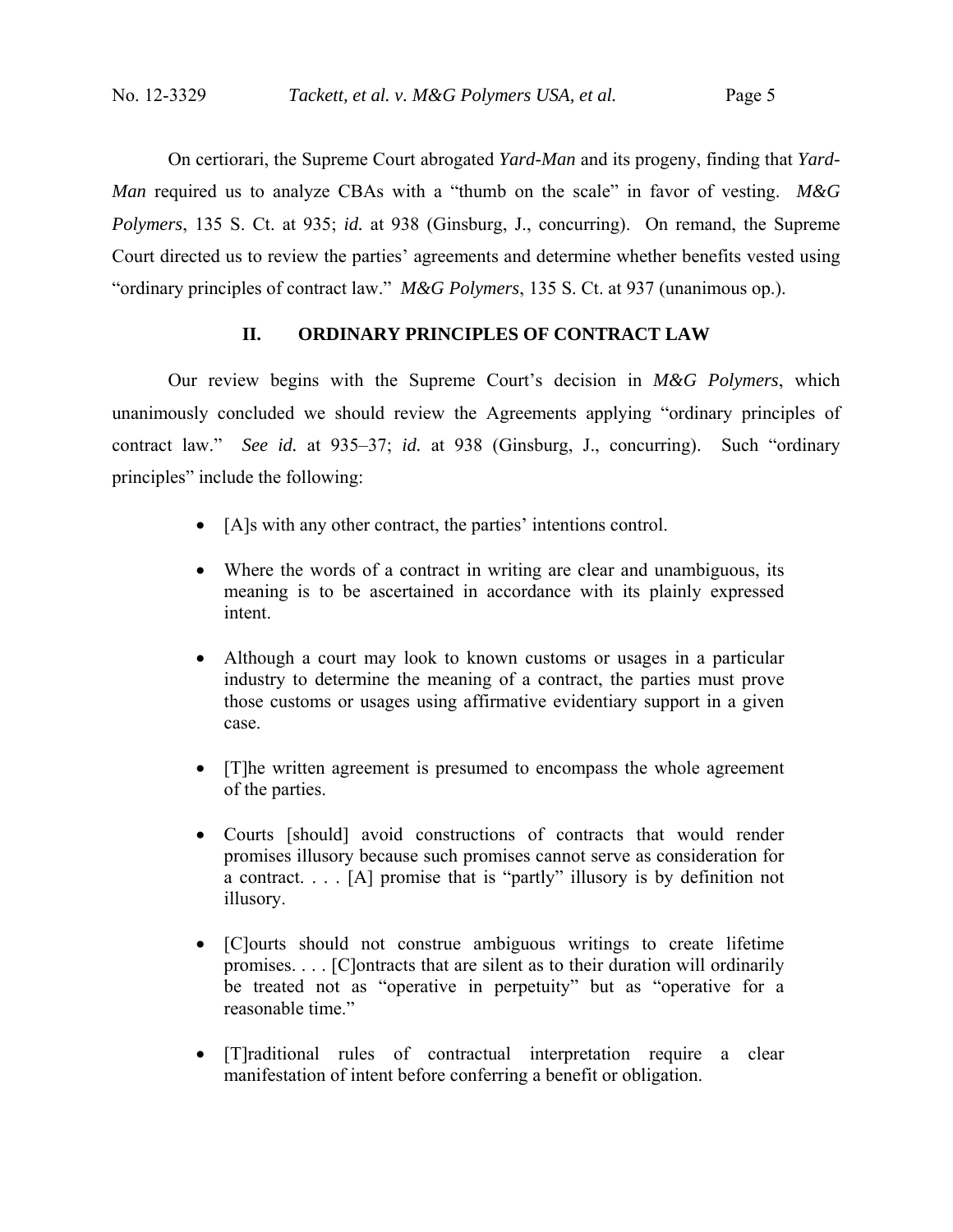- Contractual obligations will cease, in the ordinary course, upon termination of the bargaining agreement.
- When a contract is silent as to the duration of retiree benefits, a court may not infer that the parties intended those benefits to vest for life.

*M&G Polymers*, 135 S. Ct. at 933–37 (unanimous op.) (citations omitted). The Court did not purport to discuss *all* of the ordinary principles of contract law. *See id.* at 935–37 (noting only those ordinary contract principles that *Yard-Man* violated). Justice Ginsburg's concurrence identified additional "ordinary principles of contract law":

- Under the cardinal principle of contract interpretation, the intention of the parties, to be gathered from the whole instrument, must prevail.
- [W]hen the contract is ambiguous, a court may consider extrinsic evidence to determine the intentions of the parties. . . . [F]or example, the parties' bargaining history.
- No rule requires "clear and express" language in order to show that parties intended health-care benefits to vest.
- Constraints upon the employer after the expiration date of a collectivebargaining agreement . . . may be derived from the agreement's "explicit terms," but they may arise as well from implied terms of the expired agreement.

*M&G Polymers*, 135 S. Ct. at 937–38 (Ginsburg, J., concurring) (citations omitted).**<sup>2</sup>** Still, the parties identified additional "ordinary principles of contract law" that may be relevant here, including that contracts incorporate existing law, *Norfolk & W. Ry. Co. v. Am. Train Dispatchers Ass'n*, 499 U.S. 117, 130 (1991); *see also* 11 Williston on Contracts § 30:19; 3 Corbin, Contracts § 551, and that subsequent changes in the law are not incorporated unless the contract so

**<sup>2</sup>** <sup>2</sup>The *M&G Polymers* majority did not purport to disregard or disavow all other ordinary principles of contract law that it did not expressly identify. Reliance on Justice Ginsburg's concurrence is appropriate in this instance because it identifies other principles of contract law. *Compare J.P. v DeSanti*, 653 F.2d 1080, 1089 (6th Cir. 1981) (relying on concurrences in two Supreme Court cases to "assure that there would be no misunderstanding" as to the meaning of the Court's opinion and to remove "any doubt about the Court's analysis"), *with Alexandar v. Sandoval*, 532 U.S. 275, 285 n.5 (2001) (noting that a concurrence that is merely "consistent with" the majority, but not "coextensive," cannot "force the majority to address a point they found it unnecessary (and did not wish) to address, under compulsion of [a] new principle that silence implies agreement.").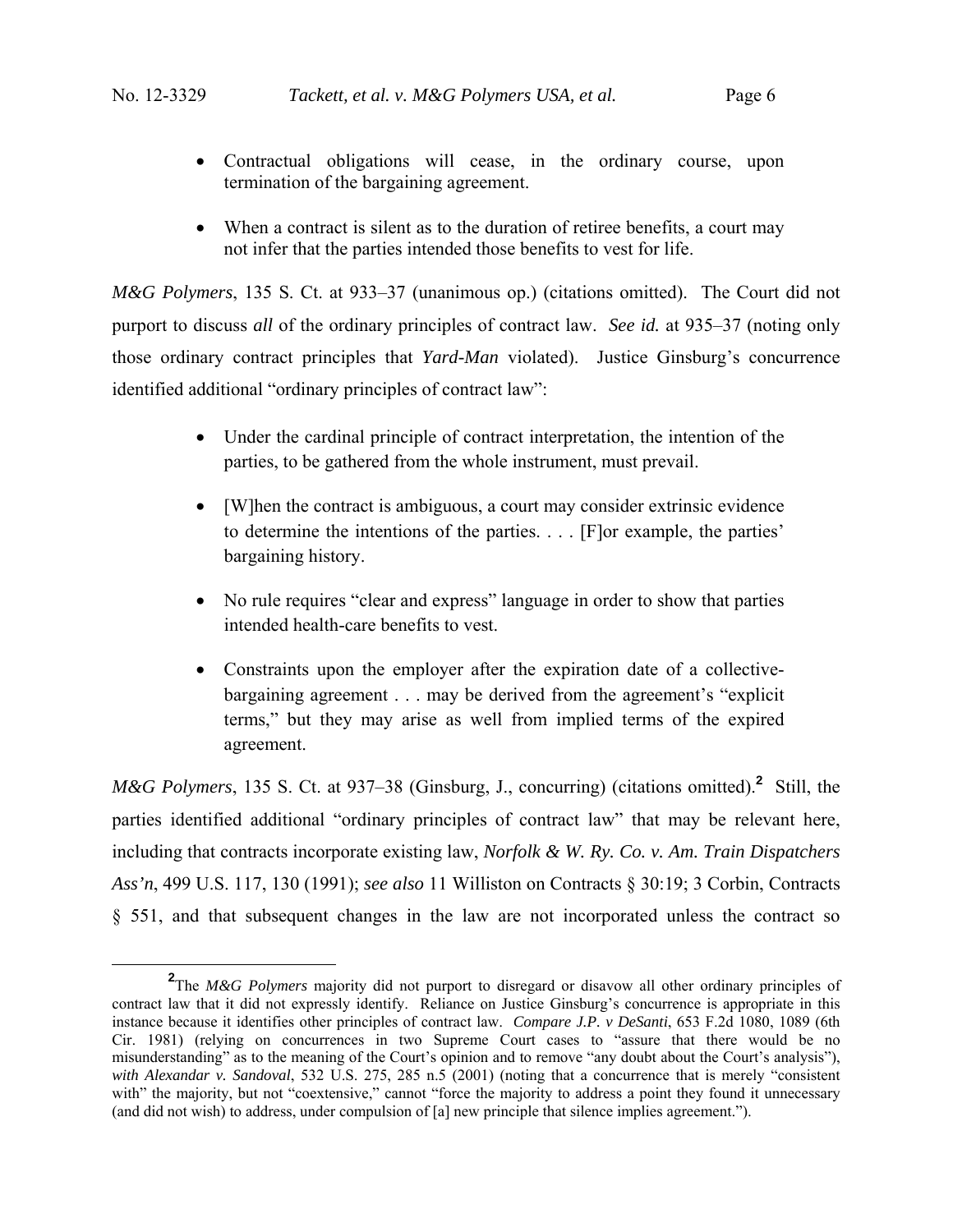indicates, *Kia Motors Am., Inc. v. Glassman Oldsmobile Saab Hyundai, Inc.*, 706 F.3d 733, 738 (6th Cir. 2013) (quoting 11 Williston on Contracts  $\S 30:23$ ).

Importantly, the Court rejected *Yard-Man*'s inferences in favor of retirees, but also declined to adopt an "explicit language" requirement in favor of companies. *See M&G Polymers*, 135 S. Ct. at 937 (unanimous op.), 938 (Ginsburg, J., concurring); *Litton Fin. Printing Div., a Div. of Litton Bus. Sys., Inc. v. N.L.R.B.*, 501 U.S. 190, 207 (1991) ("[A] collectivebargaining agreement [may] provide[] in *explicit* terms that certain benefits continue after the agreement's expiration," but nevertheless, "constraints upon the employer *after the expiration date* of a collective-bargaining agreement . . . may arise as well from the express or *implied* terms of the expired agreement itself.") (emphasis added).**<sup>3</sup>** Thus, while the Supreme Court's decision prevents us from presuming that "absent specific durational language referring to retiree benefits themselves, a general durational clause *says nothing* about the vesting of retiree benefits," we also cannot presume that the *absence* of such specific language, by itself, evidences an intent *not* to vest benefits or that a general durational clause says *everything* about the intent to vest. *See M&G Polymers*, 135 S. Ct. at 935, 937 (unanimous op.) (noting that *Sprague v. General Motors Corp.*, 133 F.3d 388, 400 (6th Cir. 1998) and *Yard-Man* were decided using different principles of contract construction as to the requirement for "clear and express" language, but falling short of endorsing or denouncing *Sprague*). We need not decide here whether *Sprague*'s "clear and express language" requirement comports with ordinary principles of contract law.

# **III. VESTING UNDER THE AGREEMENTS**

We now consider whether the documents that make up the Agreements here vest Retirees with lifetime contribution-free health care benefits using ordinary principles of contract law.

## **A. Applicability of Cap Letters**

Defendants argued extensively in their briefs that the cap letters are part of the Agreements or can serve as extrinsic evidence of dealings with Retirees. Retirees disagree.

**<sup>3</sup>** <sup>3</sup>Though Retirees acknowledged that the Agreements lack clear and express language vesting benefits, the Supreme Court did not direct judgment on this issue.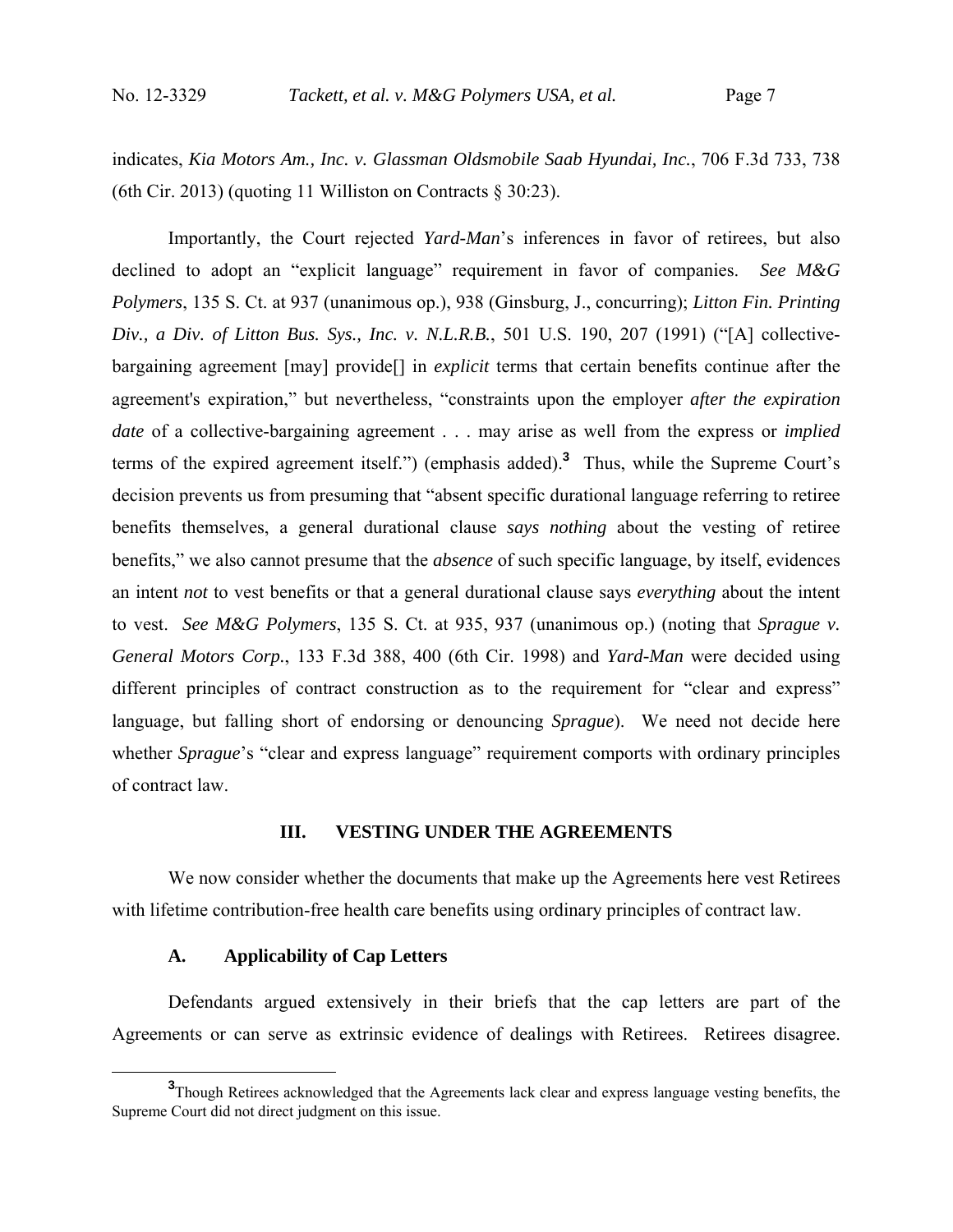"Whether a given document is part of a written contract is a question of fact." *E.g.*, *Thomasville Furniture Indus., Inc. v. JGR, Inc.*, 3 F. App'x 467, 473 (6th Cir. 2001).

Though Defendants did not identify any particular *Yard-Man* inferences that influenced the district court's conclusions, they argue that *Tackett Bench Trial* was decided in the "shadow of *Yard-Man*." On its face, the district court determined, independent of *Yard-Man* or its inferences, that the cap letters were not part of the Agreements. *See Tackett II*, 733 F.3d at 597; *Tackett Bench Trial*, 2011 WL 3438489, at \*14–19. However, given the district court's stated confusion over our *Yard-Man* instruction, *see Tackett Bench Trial*, 2011 WL 3438489, at \*13−14, the extent to which the district court was influenced by *Yard-Man* remains unclear. It is similarly unclear whether the parties were influenced by *Yard-Man* during the trial. For example, they may not have introduced certain evidence or arguments because of *Yard-Man*'s mandate. Now that *Yard-Man* has been abrogated, additional evidence or arguments may be relevant to an inquiry under ordinary contract principles. Thus, we remand so the district court may determine whether the cap letters, or other documents, are part of the Agreement or may otherwise serve as extrinsic evidence.

### **B. Reverting to** *Tackett 2007*

Defendants also argue this court should reinstate the district court's initial decision dismissing the complaint, because it rested on "simple principles of contract construction." *See Tackett 2007*, 523 F. Supp. 2d at 695. However, *Tackett 2007* largely relied on the cap letters and did not consider other evidence submitted by Retirees. *See Tackett 2007*, 523 F. Supp. 2d at 689–90. Once that evidence was considered, the district court held that the cap letters did not apply to Retirees. *See Tackett Bench Trial*, 2011 WL 3438489, at \*14–19. In light of our decision to remand, we anticipate that the district court will consider any admissible evidence that is probative of the Supreme Court's direction to construe the parties' Agreements under "ordinary principles of contract law."

# **IV. CONCLUSION**

For the foregoing reasons, we remand so the district court can decide, among other things, outside the "shadow of *Yard-Man*," (1) what documents make up the parties'